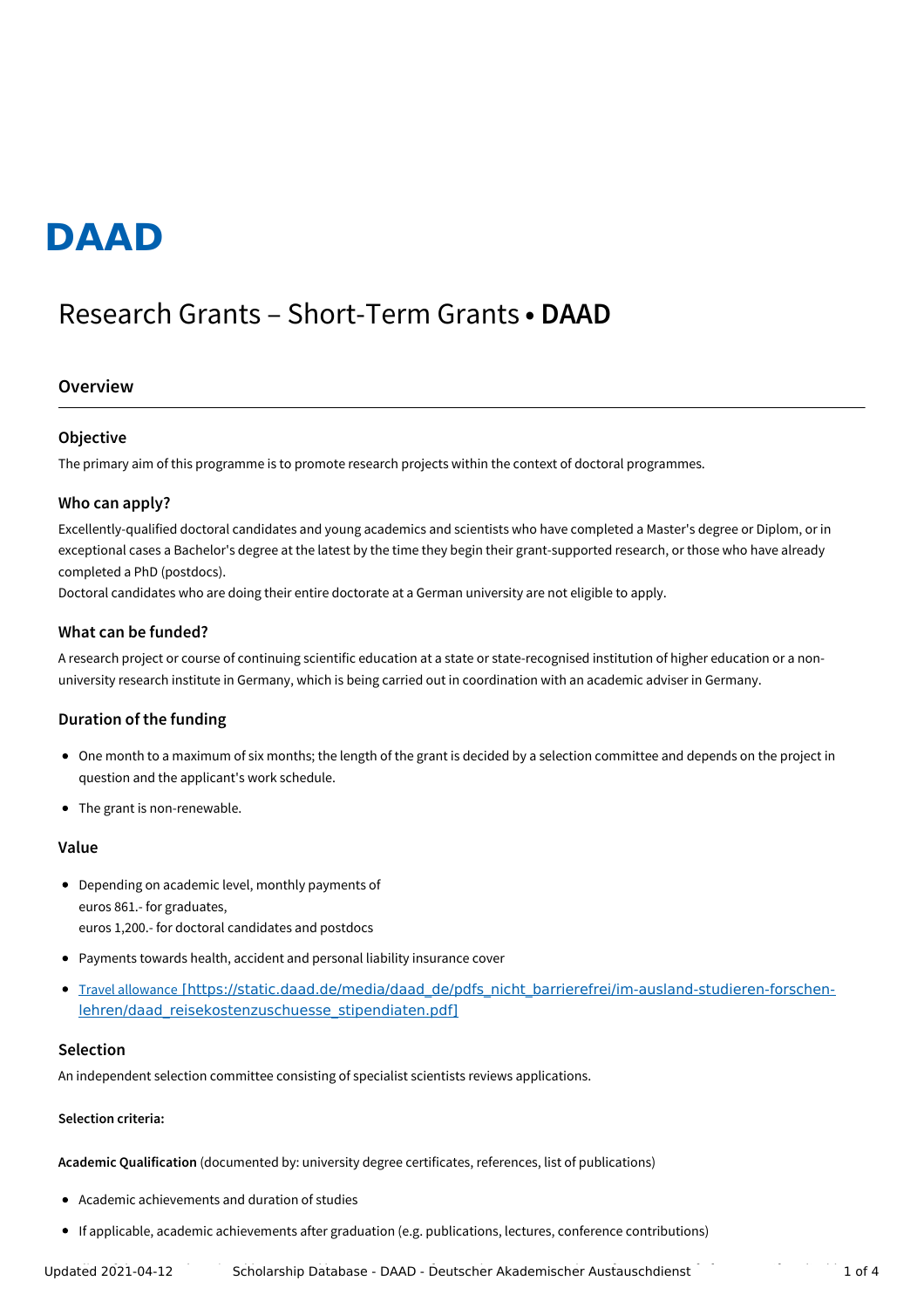**Quality of the research project** (documented by: presentation of research project, time plan, references, proof of contacts, if applicable, language certificates):

- Quality of research project presentation and preliminary work
- Originality, topicality and relevance of project
- Reasons for choosing Germany and host institution
- Feasibility and consistency of work schedule and time plan (analysis and evaluation steps, if applicable, language skills)
- Integration of the project into the overall doctoral project (in terms of content/time), if relevant
- Importance of the research project and stay in Germany for academic and professional plans

**Additional criteria** (documented by: curriculum vitae, if applicable, certificates):

- Additional knowledge and skills (e.g. through professional or voluntary activities, further training)
- Involvement in academic self-governance, higher education policy issues
- $\bullet$ Political, social, cultural, family (parental leave or care periods, etc.), social commitment

For further information on the selection procedure, please refer to the Important Scholarship Information [\[https://www.daad.de/en/study-and-research-in-germany/scholarships/important-information-for-scholarship](https://www.daad.de/en/study-and-research-in-germany/scholarships/important-information-for-scholarship-applicants/)applicants/] / Section E.

# **Application requirements**

#### **What requirements must be met?**

- As a rule, applicants should not have graduated any longer than six years before the application deadline. If you already hold a doctoral degree, you should not have completed your doctorate more than four years ago. Doctoral candidates should not have started their doctoral degree any longer than three years previously.
- Applicants who have been resident in Germany for longer than 15 months at the application deadline cannot be considered.

#### **Note:**

For applicants from the fields of human medicine, veterinary medicine and dentistry, other regulations are applicable. Please refer to the leaflet "Additional information on DAAD Research Grants for applicants from medical fields" (www.daad.de/extrainfo [\[http://www.daad.de/extrainfo\]](http://www.daad.de/extrainfo)).

#### **Language skills**

The required language level depends on the applicant's study plans and subject: In the arts, social sciences and in law, at least a good knowledge of German is usually expected. For the natural sciences and engineering, proof of good English language skills may also be accepted if English is spoken at the host institute.

# **Application Procedure**

The application procedure occurs online through the DAAD Portal.

You are also required to send 3 copies of the "Application summary" (PDF file), which is generated in the DAAD portal after the online application procedure has been completed, by post to the application address.

Please note that the access to the application portal only appears while the current application period is running. After the application deadline has expired, the portal for this programme is not available until the next application period.

The access to the DAAD portal generally opens about 6 weeks before the application deadline at the latest.

To apply, please select the call for applications for this programme in the scholarship database (www.funding-guide.de). From here, you can enter the portal by clicking the tab "Submitting an application".

#### **Application documents**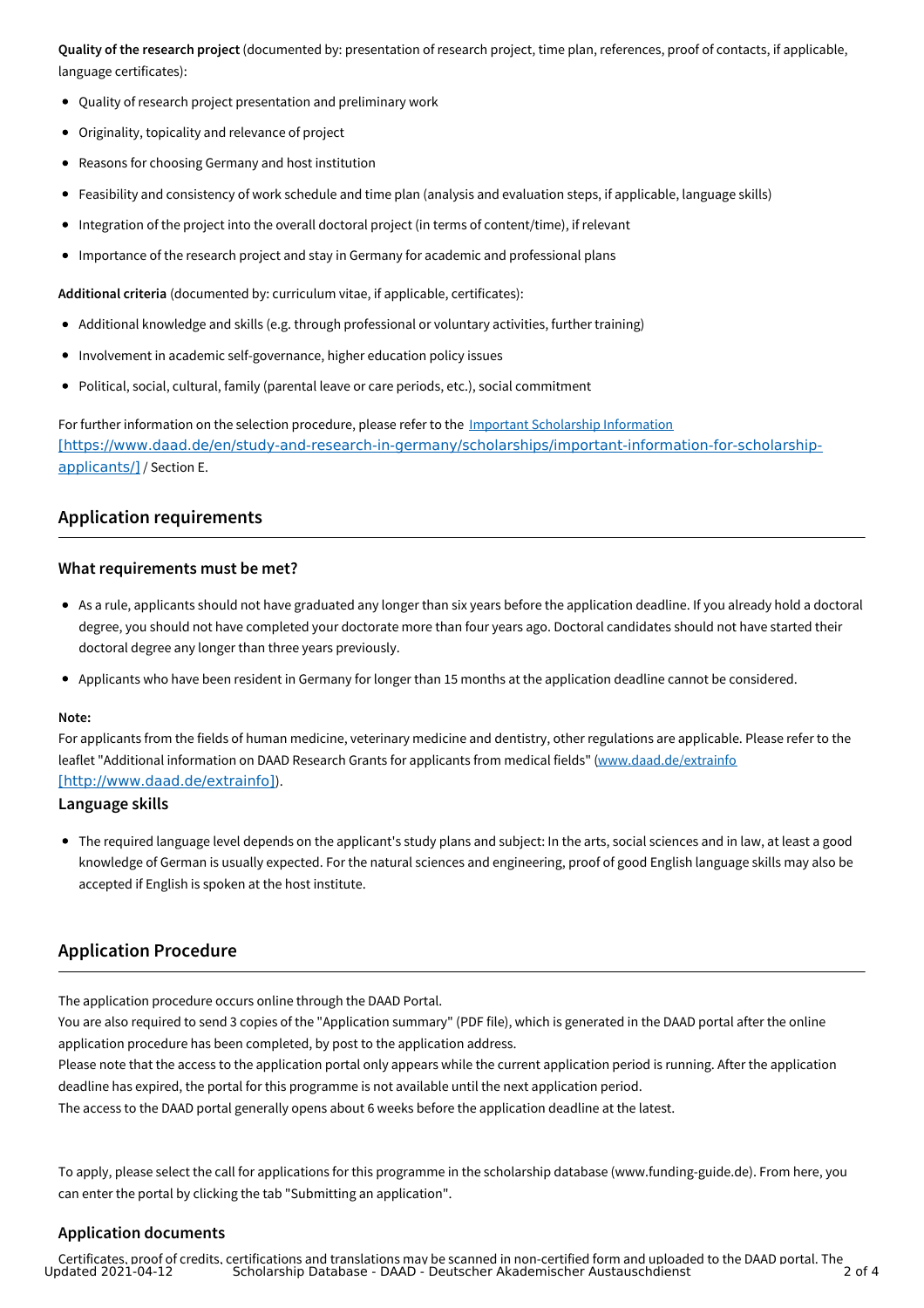DAAD reserves the right to request certified copies of the documents.

#### **Documents to be uploaded to the DAAD portal:**

- Online application form
- Full curriculum vitae in tabular form (max. 3 pages)
- List of publications (max. 10 pages), if applicable
- A proposal, prepared and formulated by yourself, as well as a description of previous research work (max. 5 pages with max. 3.000 characters without spaces per page plus 2 pages of graphics if necessary). A proposal is an extensive and detailed description of the research project which has been discussed with the academic adviser. Please also read our important information for scholarship applicants / section B, point 2 [\[https://www.daad.de/en/study-and-research-in-germany/scholarships/important](https://www.daad.de/en/study-and-research-in-germany/scholarships/important-information-for-scholarship-applicants/)information-for-scholarship-applicants/].

Certificates, proof of credits, certifications and translations may be scanned in non-certified form and uploaded to the DAAD portal. The

- Schedule of planned research work
- Letter confirming supervision by an academic adviser in Germany, which refers to the applicant's proposal and confirms that the host institute will provide a workplace
- University degree certificate indicating final grade(s): the certificate must be subsequently submitted before the grant-supported research begins if it is not available at the time of application.
- Other documents which support your application (example: certificates of employment, proof of practical training/internships, etc.)
- Proof of admission to a doctoral programme at the home university insofar as the applicant intends to take a doctoral degree there
- Language certificate in the language in which the research is carried out (German or English)
- German or English translations of documents submitted in the national language
- All university certificates on all annual examinations with individual grade(s), incl. explanation of grading system.

**Current note:** If a language certificate is one of the application documents listed here and you are unable to submit a language certificate due to Corona (e.g. due to the closure of universities or language test centers), please upload an appropriate justification with a self-assessment of your current language level according to the CEFR [\[https://www.daad.de/en/study-and-research-in](https://www.daad.de/en/study-and-research-in-germany/plan-your-studies/cefr/)germany/plan-your-studies/cefr/] instead of the missing document. If you still acquire a language certificate after the application deadline, please submit it. You can find tips for the self-assessment of your language skills here, see section A point 8 [\[https://www.daad.de/en/study-and-research-in-germany/scholarships/important-information-for-scholarship](https://www.daad.de/en/study-and-research-in-germany/scholarships/important-information-for-scholarship-applicants/)applicants/].

#### **To be submitted by post:**

One recent reference from a university teacher which provides information about your qualifications (hand-signed, no digital or scanned signature). Please regard the instructions given on the tab "Submitting an application". Current information on application deadlines until 31.12.2021: Due to the current pandemic situation, applications can be submitted

You are also required to send 3 copies of the "Application summary" (PDF file), which is generated in the DAAD portal after the online application procedure has been completed, by post to the application address.

#### **Application deadline**

**without an application reference.**

November 16th for stays that start between June and November of the following year; April 30th for scholarships that start between December of the same year and May of the following year

# **Application location**

Regional Office Warsaw Niemiecka Centrala Wymiany Akademickiej, Przedstawicielstwo w Warszawie Ul. Zielna 37 00-108 Warszawa Poland Tel.: +48 (22) /39554-00 Fax.: +48 (22) /39554-07 E-Mail.: daad@daad.pl [\[mailto:daad@daad.pl\]](mailto:daad@daad.pl) Updated 2021-04-12 Scholarship Database - DAAD - Deutscher Akademischer Austauschdienst 3 of 4